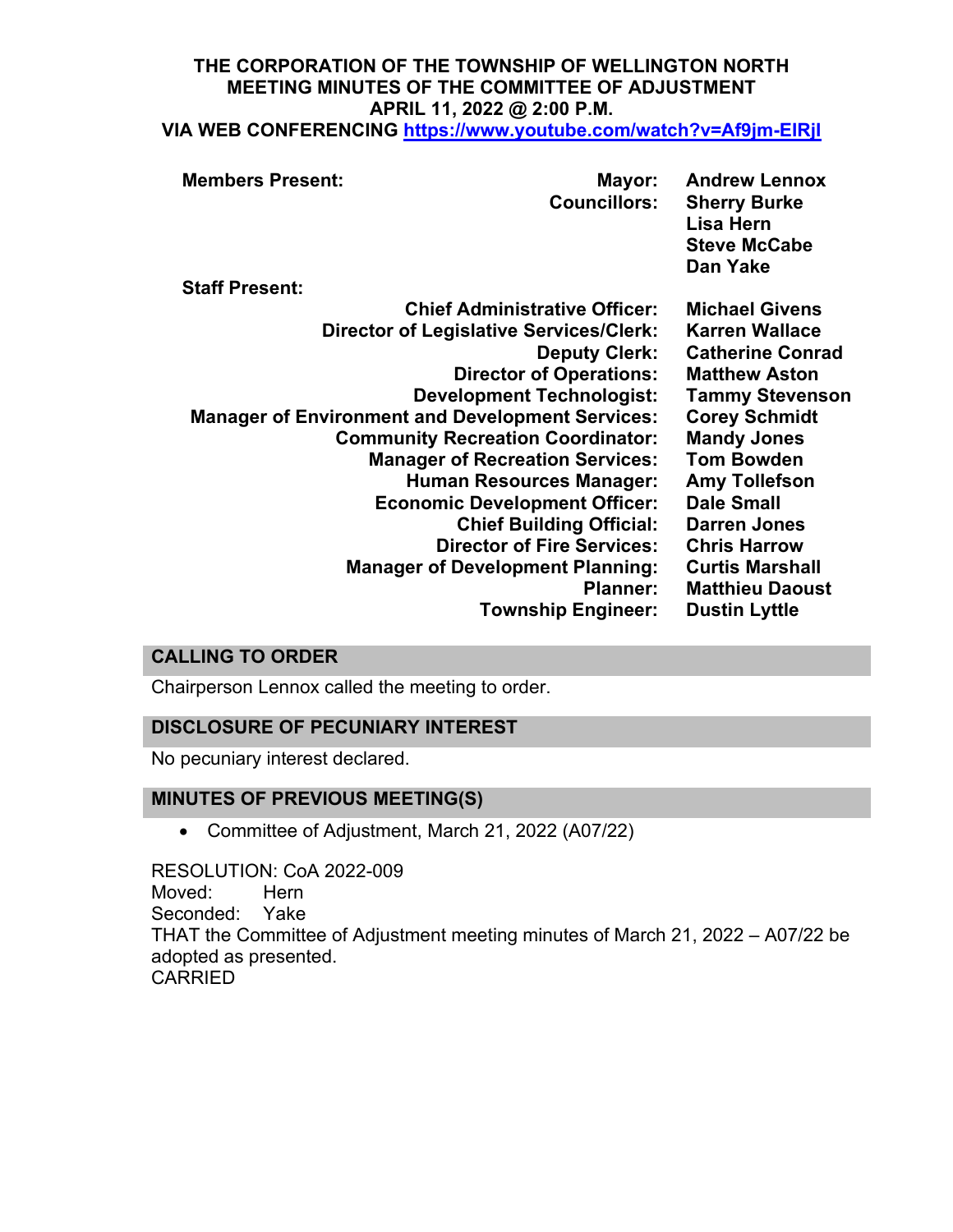### **APPLICATION**

A08/22 – Mount Forest Lawn Bowling Club

**THE LOCATION OF THE SUBJECT PROPERTY** is described as Lot 19 Part Lot 20 and is municipally known as 310 King Street E, Mount Forest. The subject lands are approximately 1343.23  $m<sup>2</sup>$  (0.33 ac) in size.

**THE PURPOSE AND EFFECT** of the application is to provide relief from minimum front yard, minimum exterior side yard setback and day lighting (sight) triangle requirements. The applicant is proposing to construct three sun shade structures and a sand box with a front yard setback of 1m (3.28ft) and an exterior side yard setback of 6.7m (21.98ft). A reduced day lighting (sight) triangle of 3.4m (11.15ft) is being requested to facilitate the installation of a pylon sign and recognize the location of the existing sprinkler control room. Other variances may be considered where deemed appropriate.

### **SECRETARY TREASURER**

Notices were mailed to property owners within 60 meters of the subject property as well as the applicable agencies and posted on the subject property on March 18, 2022.

### **PRESENTATIONS**

Matthieu Daoust, Planner presented the report prepared by Asavari Jadhav, Junior Planner & Matthieu Daoust, Planner, County of Wellington, Township of Wellington **North** 

• Planning Report dated April 5, 2022

### PLANNING OPINION

The purpose of this zoning amendment is to rezone the subject lands from Highway Commercial Exception (C2-14) Zone to Unserviced Residential (R1A) Zone to permit a single detached dwelling on the property.

Grand River Conservation Authority (GRCA) Staff have identified a significant slope and hazard lands on the subject property. GRCA staff have requested the completion of a geotechnical report before they can provide a final recommendation on the zone change request.

The purpose of this report is to provide the Township with an overview of the above referenced application and provide the comments received to date.

### INTRODUCTION

The property subject to the proposed amendment is described as Part Park Lot 8, and has frontage on Wellington Rd 109, Arthur. The portion of the property subject to the proposed amendment (Part 1 in Figure 2) is approximately 0.49 ha (1.21 ac) in size and is currently vacant.

### PROPOSAL

The purpose and effect of the proposed amendment is to rezone a portion of the subject lands to Unserviced Residential (R1A) to permit a single detached dwelling on the property. The property is currently zoned Highway Commercial with a site-specific provision (C2-14) which permits tourist commercial uses and an accessory single detached dwelling.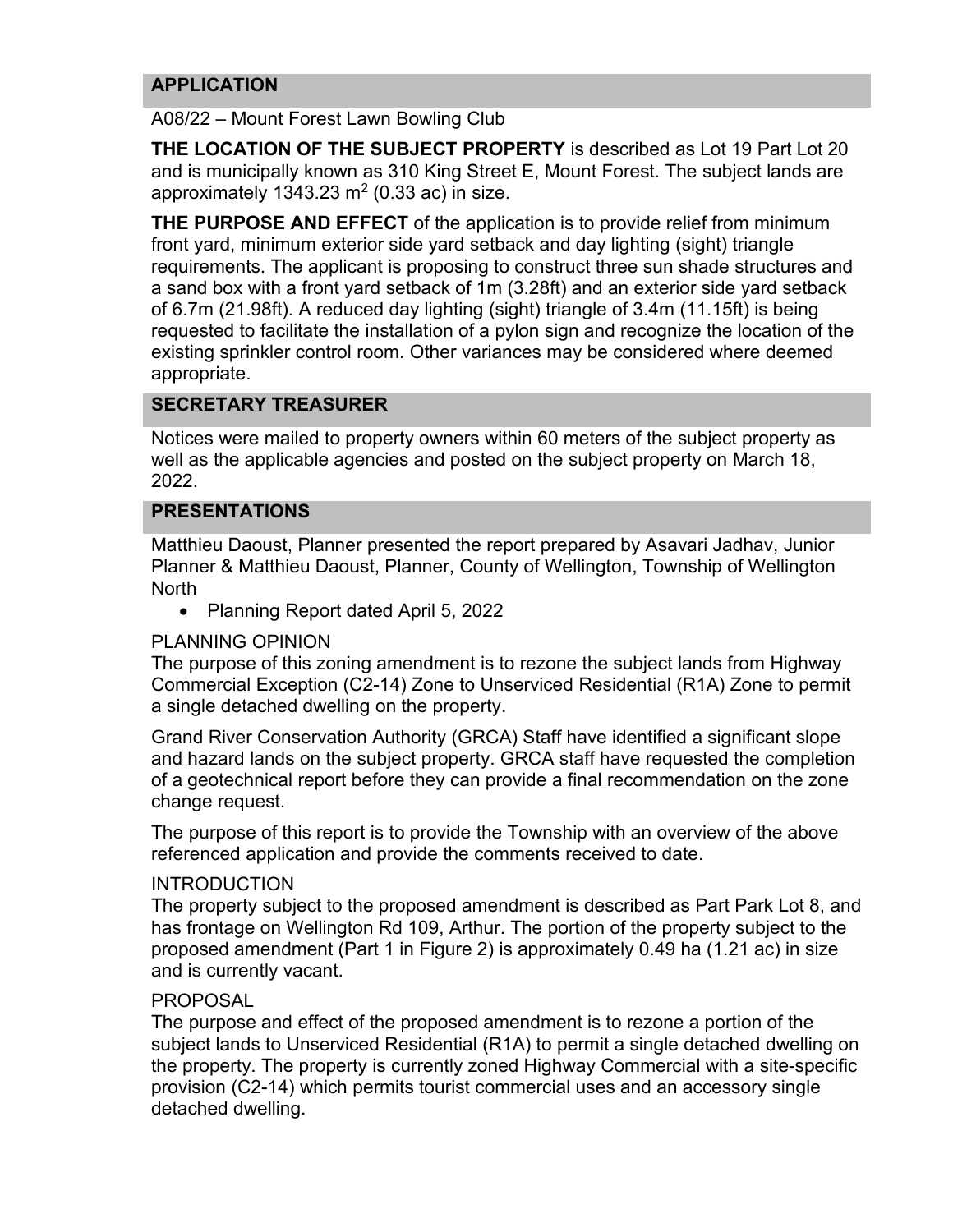### ADJACENT PROPERTY

In august 2018, the abutting parcel at 7840 Wellington Rd 109 received zoning approval to permit a single detached residential dwelling on private services. This zoning By-law Amendment rezoned the subject lands from Highway Commercial Exception (C2-14) zone to Unserviced Residential (R1A) zone.

### PROVINCIAL POLICY STATEMENT (PPS)

The subject property is located within the settlement area of Arthur. Section 1.1.3.1 of the Provincial Policy Statement states that "settlement areas shall be the focus of growth and their vitality and regeneration shall be promoted." Settlement areas are encouraged to include a mix of densities and land uses.

### WELLINGTON COUNTY OFFICIAL PLAN

The property is within the Arthur Urban Centre and is designated Future Development and Core Greenlands. The objectives for areas designated Future Development are as follows:

- a) to provide for the orderly future development of the unbuilt areas of the Urban Centre;
- b) to limit development of such lands until an Official Plan Amendment including a proper site plan or concept plan for future uses has been submitted and approved;
- c) to prohibit any major development of these lands until the necessary municipal services can be made available to such areas.

The permitted uses within areas designated FUTURE DEVELOPMENT as illustrated on Schedule "A" of the Plan shall be limited to existing uses and the growing of crops including nursery and horticultural crops but does not include greenhouses. Consideration may be given to the creation of a new lot by consent provided such development is in accordance with the policies of this plan.

In regards to the Core Greenlands area, the comments of the Grand River Conservation Area should be considered by Council.

### WELLINGTON NORTH ZONING BY-LAW

The subject lands are zoned Highway Commercial Exception (C2-14). Permitted uses in the C2-14 zone include tourist commercial uses and an accessory single detached dwelling. The subject lands are proposed to be rezoned to Unserviced Residential (R1A) to facilitate the construction of a single detached dwelling.

#### GRCA COMMENTS

Grand River Conservation Authority (GRCA) Staff have identified a significant slope and hazard lands on the subject property. GRCA staff have requested the completion of a geotechnical report and a site plan examining the erosion and steep slope on and adjacent to the site before they can provide a final recommendation on the zone change request.

### **CONCLUSION**

Once the owner has had further discussion and addressed GRCA concerns, Planning Staff will bring a final report and draft By-law for Council's consideration.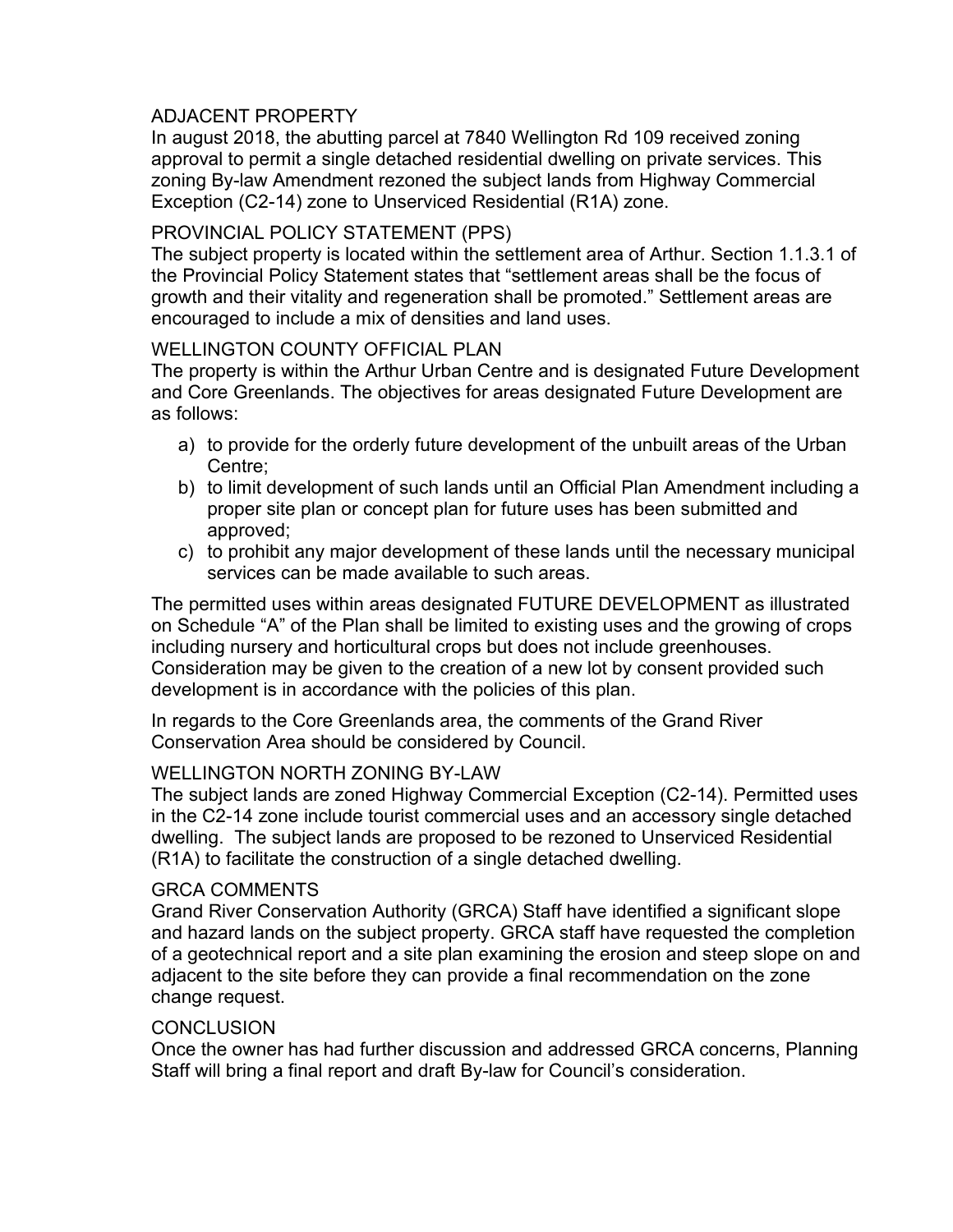### **CORRESPONDENCE FOR COMMITTEE'S REVIEW**

Danielle Walker, Source Protection Coordinator, Wellington Source Water Protection

• Email received March 23, 2022 (No Objection)

Michael Oberle, Environmental Planning Technician, Saugeen Conservation

• Email received March 30, 2022 (No Objection)

## **REQUEST FOR NOTICE OF DECISION**

Persons wishing to be notified of the decision must submit a written request to the Secretary-Treasurer.

### **CHAIRPERSON OPENS FLOOR FOR ANY COMMENTS/QUESTIONS**

Doug Kopp, member of the Mount Forest Lawn Bowling Club, has been assisting the club with the application. He explained that the sunshade buildings and sandbox being proposed are very small and will not make a very big impact. None of them require a building permit. The roof dimensions will be 8 X 8 roof dimensions whereas the buildings will be 7 X 7 and 7 X 11. The buildings will be open sided.

### **COMMENTS/QUESTIONS FROM THE COMMITTEE**

Councillor Yake inquired what the sandbox is for. Mr. Kopp explained that when the field is being prepared, they use sand to level it, nothing it will have a lid.

### **DECISION**

### CALL FOR VOTE: SHOW OF HANDS

*THAT* the minor variance applied for in Application A08/22, for the property described as Lot 19 Part Lot 20 and is municipally known as 310 King Street E, Mount Forest, to provide the following relief;

- 1. **THAT a reduced Front Yard Minimum of 1.0 m (3.2 ft) be permitted, for the proposed three (3) sunshade structures, sand box, pylon sign and recognize the location of the existing sprinkler control room, whereas the By-law requires 7.6 m (24.9 ft);**
- 2. **THAT a reduced Exterior Side Yard Minimum of 6.7 m (21.9 ft) be permitted, for the proposed three (3) sunshade structures, sand box and pylon sign, whereas the By-law requires 7.6 m (24.9 ft); and**
- 3. **THAT a reduced Day Lighting (Sight) Triangle be permitted of 3.4 m (11.1 ft) to facilitate the installation of a pylon sign, whereas the By-law requires 7.5m (24.6 ft).**

*AND FURTHER THAT* The proposed 1 m (3.2 ft) front yard setback is applicable solely to the three sunshade structures, sand box and the existing sprinkler control room. Any new structures will have to adhere to the requirements of Section 28.2 of the Zoning By-law.

### **APPROVED**